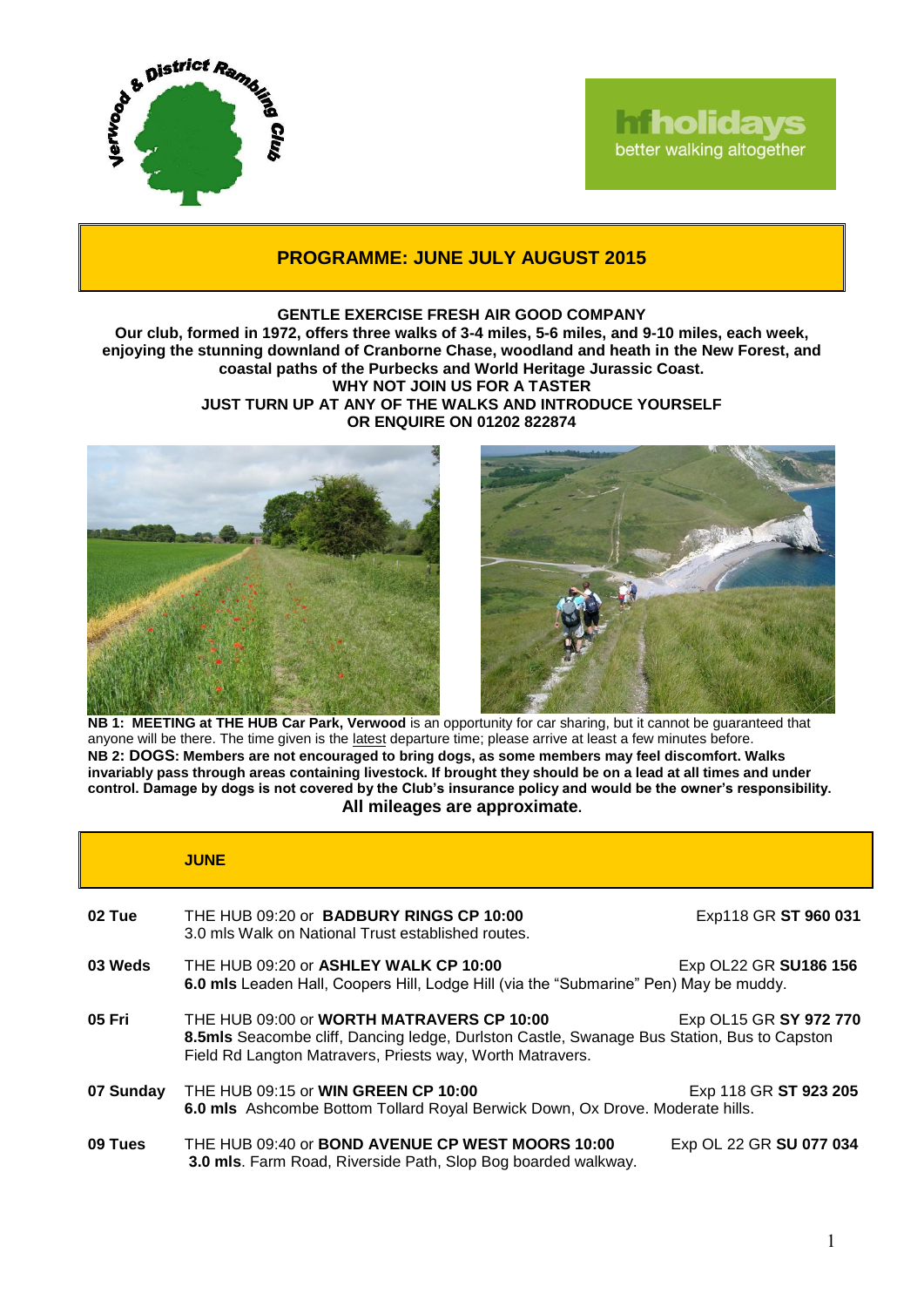| 10 Weds   | THE HUB 09:20 or CADMAN POOL CP 10:00<br>5.0 mls Rakes Brakes Bottom, Sloden Inclosure, Splash Bridge, Broomy Lodge.                                                                                         | Exp OL22 GR SU 229 123 |  |
|-----------|--------------------------------------------------------------------------------------------------------------------------------------------------------------------------------------------------------------|------------------------|--|
| 13 Sat    | THE HUB 09:00 or IWERNE COURTNEY 10:00 (CP Opposite Church) Exp 118 GR ST 860 125<br>9.0 mls Iwerne Courtney, Iwerne Minster, Stubhamton Bottom, Ashmore Wood.                                               |                        |  |
| 16 Tues   | <b>NOTE THE HUB VERWOOD CP 10:00</b><br>3.0 mls Stephens Castle, Pistle Hill/Down, Burrows Lane.                                                                                                             |                        |  |
| 17 Weds   | THE HUB 09:30 or WHITE SHEET CP 10:00<br>5.5 mls Heath and plantation circular                                                                                                                               | Exp 118 GR SU 048 037  |  |
| 19 Fri    | THE HUB CP 09:10 or WHITBY ROAD, MILFORD ON SEA 10:00<br>9.6 mls Milford on Sea, Lower Pennington, Keyhaven. Fairly flat, tracks, stiles, clifftop paths.<br>Could be muddy. Note: roadside parking          | Exp OL22 GR SZ 279 919 |  |
| 21 Sunday | THE HUB 09.15 or HIGH CORNER CP (not the Inn) 10:00<br>6.0 mls Hasley Wood, Sloden Inclosure, Holly Hatch, Broomy Plain                                                                                      | Exp OL22 GR SU 198 101 |  |
| 23 Tues   | THE HUB CP 09:35 or ELM TREE INN RINGWOOD CP 10:00<br>(Consider a snack or drink on return)<br>2.5 mls. Dismantled railway, Hightown lake, footpaths and tracks around Hightown.<br>Stiles.& Could be Muddy. | Exp OL22 GR SU 163 049 |  |
| 24 Weds   | THE HUB 09:30 or ANDERWOOD CP 10:00<br>5.0 mls Forest circular.                                                                                                                                              | Exp OL22 GR SU 248 058 |  |
| 27 Sat    | THE HUB 09:00 or CERNE ABBAS GIANT'S VIEW CP 10:00<br>10.0 mls Lynch Coppice, Wether Hill, Redpost Hill, Up Sydling Farm, Sydling St Nicholas<br>Higher Farm, Bucklands Hill, Seldon Hill                    | Exp 117 GR ST 662 017  |  |
| 30 Tues   | THE HUB CP 09:15 or MILLYFORD BRIDGE CP 10:00<br>3.0 mls. Holidays Hill, Reptiliary, Warwick Slade, Knightwood Oak. Forest walk on paths and<br>tracks, slopes, no stiles. Could be Muddy.                   | Exp OL22 GR SU 267 078 |  |
|           |                                                                                                                                                                                                              |                        |  |

|           | <b>JULY</b>                                                                                                                                                                                                                           | ??? WALKS PLEASE FOR NEXT PROGRAMME ???                                                                                                                                                                              |                       |
|-----------|---------------------------------------------------------------------------------------------------------------------------------------------------------------------------------------------------------------------------------------|----------------------------------------------------------------------------------------------------------------------------------------------------------------------------------------------------------------------|-----------------------|
| 01 Weds   | THE HUB 09.30 or CRANBORNE GARDEN CTR (at top end) CP 10:00 Exp 118 GR SU 056 132<br>(Consider a snack or drink on return & car share if possible)<br>5.0 mls One stile. Kennel Pond, Jacks Hedge Corner, Cranborne Farm, Manor Farm. |                                                                                                                                                                                                                      |                       |
| 03 Fri    | muddy in parts                                                                                                                                                                                                                        | HUB CP 09:00 or SOUTH STREET CP WILTON 10:00<br>9.5 miles Ditchampton, Great Wishford, Groveley Woods, Ox Drove, Ugford. Undulating and                                                                              | Exp130 GR SU 095 310  |
| 05 Sunday |                                                                                                                                                                                                                                       | THE HUB 09:15 or TARRANT MONKTON CHURCH CP 10:00<br>6.2 mls, Crichel Down, Horse Down, Little Down. The Langton Arms is next door should you want<br>lunch or a drink afterwards. Please make your own arrangements. | Exp118 GR ST 944 088  |
| 07 Tues   |                                                                                                                                                                                                                                       | THE HUB 09:20 or MILKHAM COMMON CP 10:00<br><b>3.5 mls</b> Forest Walk. No stiles no hills slight inclines                                                                                                           | Exp OL22 GR SU216 102 |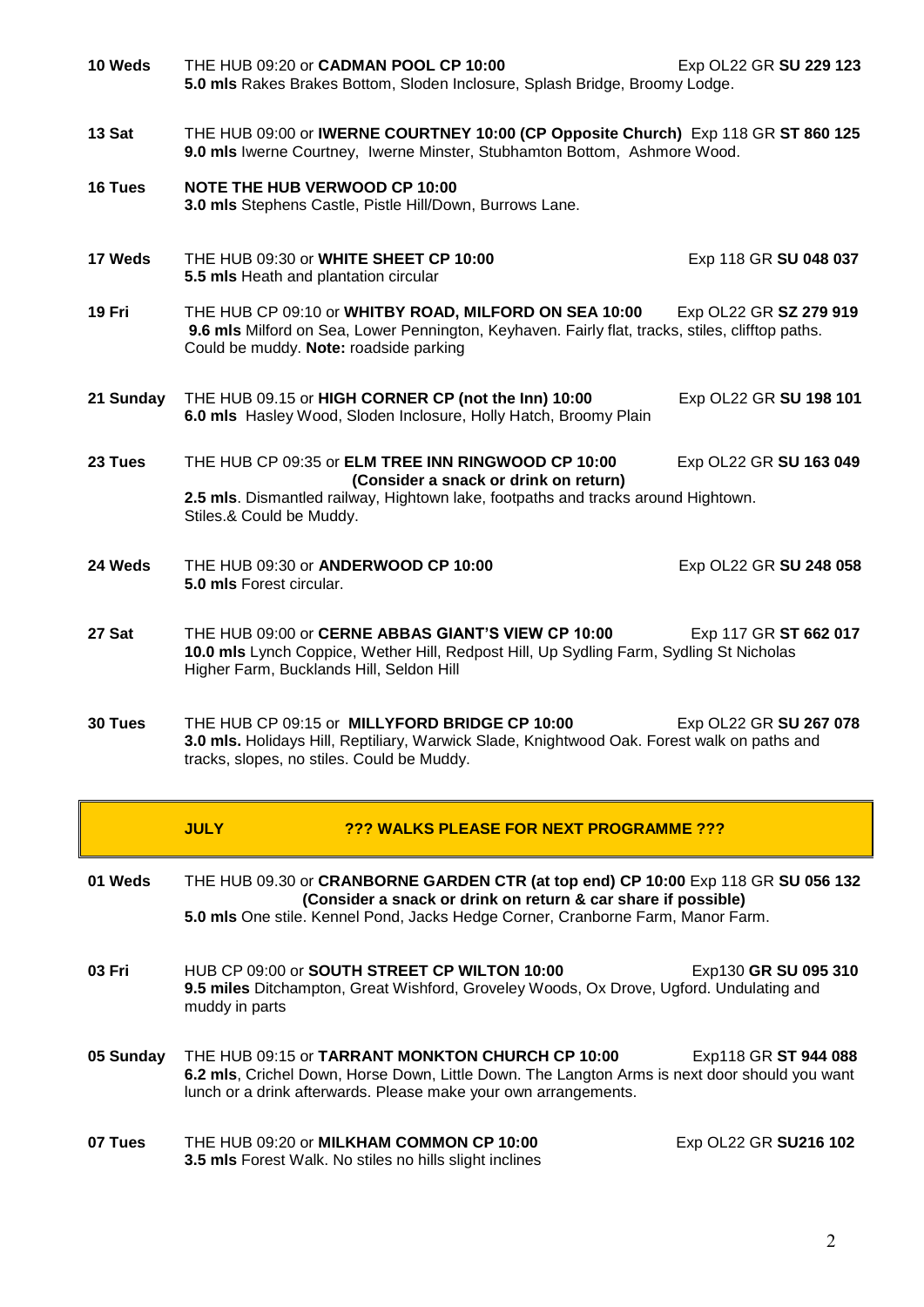**08 Weds** THE HUB CP 09:20 **WILVERLEY PLAIN Main CP 10:00** Exp OL 22 GR **SU 253 011 5.0 mls** Whitefield Moor, Aldridgehill Inclosure, Clumber Inclosure.

- **11 Sat THE HUB** 09:00 or **NORDEN TRAIN STATION 10:00** Exp. OL15 GR **SY 956 828 7.0 mls** Walk to Swanage, some hills, and return by train or bus. **Bring BUS PASS.** Car park charges apply.
- **14 Tues** THE HUB 09:30 or **ROCKFORD COMMON CP 10:00** Exp OL22 SU 164 082 **4.0 mls** Undulating circular, Moyles Court, Mockbeggar, Appleslade Inclosure, Rockford.

**17 Fri THE GEORGE PUB "Gravel" CP BATHAMPTON 10:30** Exp 155 GR **ST 777 665 NOTE** as the journey time is between 1.5 and 2.0 hrs subject to your departure point; leaving time is left to your discretion. **N.T. Members don't forget your card. 9.5 mls** Kennet & Avon canal, Limpley Stoke, Monkton Coombe, Prior Park, Walk passes through NT Prior park, entry for non members £6.20, block booking reduction £5.60 approx. There is a walk at Prior Park taking in Bath Skyline which we should see before dropping down to Kennet & Avon Canal.

- **19 Sunday** THE HUB 09:00 or **HERITAGE CENTRE CP LULWORTH 10:15** Exp OL15 GR **SY 821 800 6.8 mls** An undulating pleasantly strenuous walk via Durdle Door. **NOTE CP charges will apply.**
- **21 Tues** THE HUB 09:30 or **SILLENS LANE CP** from **MARTIN VILLAGE 10:05** Exp 118 GR **SU 058 192 3.5 mls** A walk to Tidpit Down – undulating
- **22 Weds** THE HUB 09:20 or **FARNHAM 10:00 In Road, Opposite Museum** Exp118 GR **ST 959 151 6.0 mls** New Town, Chettle Common, Main Down, Chettle, Jubilee trail. Some Stiles/Mud.
- **25 Sat** THE HUB 09:00 or **The Hub BISHOPSTOKE Playing Fields 10:00** Exp OL22 GR **SU 463 191 Note**: From Junction 13 M3 take A335 East then to B3037 Fair Oak. Car park charges apply at The Hub or **FREE** in roadside in Chickenhall Lane: turn right at roundabout immediately after Esso petrol station and walk 300 yards east to The Hub. **Bring BUS PASS 8.0 mls** Flat walk to Winchester along Itchen Way via Brambridge Garden Centre ( coffee stop ). Return by train or bus
- **28 Tues** THE HUB 09:20 or **TURF HILL CP (off B3080 NOT Burley) 10:00** Exp OL22 GR **SU 212 177 3.25 mls** Hale Purlieu, Millersford Copse,Turf hill inclosureSome inclines and could be muddy.
- **29 Weds** THE HUB CP 09:15 or **MARTIN DOWN CP 10:00** Exp 118 **SU 037 201 6.0 mls.** Vernditch Chase, Ox Drove, Roman Road.
- **31 Fri** M/SONS CP 09:00 or **CORFE CASTLE VILLAGE SQUARE 10:00** Exp OL15 **GR SY 960 821 Dispersed Parking or NT members free. Meet outside The Famous Bakery**. **9.0 mls** Knowle Hill, Newfoundland & Kingston. Moderate /Strenuous

## **AUGUST**

- **02 Sunday Walk not submitted**
- 04 Tues THE HUB 09:20 or WITCHAMPTON VILLAGE HALL CP 10:00 Exp 118 GR ST 988 064 **3.5 mls**. Didlington Farm New Town Level walking. some road walking 2 styles
- **05 Weds** THE HUB 09:30 or **BROAD CHALKE CHURCH 10:05** Exp 130 GR **SU 042 254 6.0 mls** Chalke Pyt Farm, Compton Down, Ox Drove **08 Sat** THE HUB 09:20 or **BADBURY RINGS CP 10:00** Exp118 GR **ST 959 031 9.5 mls** Hemsworth Farm, Tarrant Rushton Airfield, Tarrant Rushton, Jubilee Wood. Undulating.
- **11 Tues** THE HUB 09.30 or **CRANBORNE GARDEN CTR (at top end) CP 10:00** Exp 118 GR **SU 056 132 (Consider a snack or drink on return & car share if possible) 3.5 mls** Gentle slopes & open views.